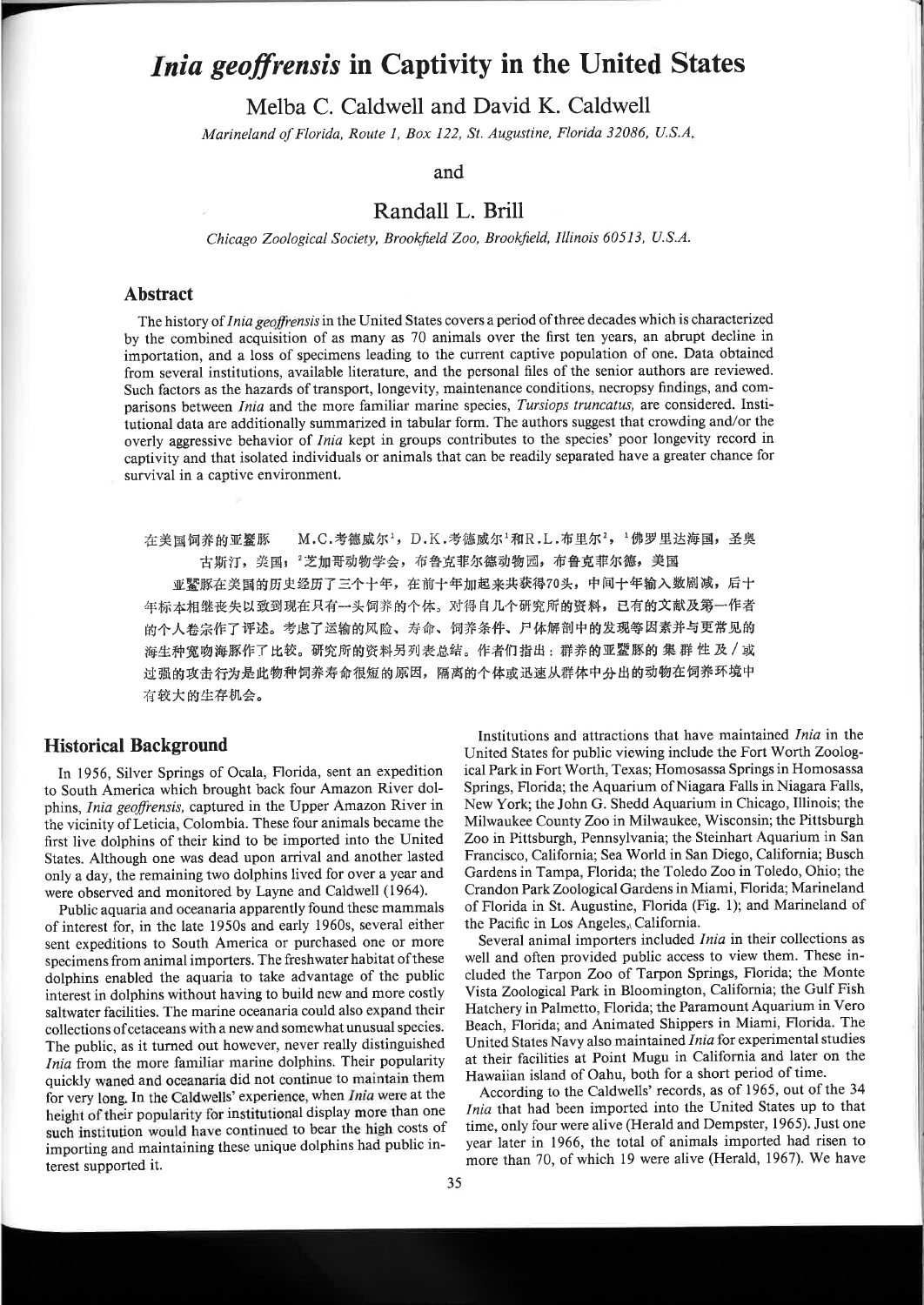

Figure 2. "Golf-ball disease" shown in the center of this photograph of a live adult captive *Inia geoffrensis* is a common ailment of this species in captivity. Many of the small scars are the result of wounds inflicted through aggressive actions from other captives of the same species. (Photograph courtesy of Marineland of Florida.)



Figure 1. Originally predicted to be an advantage for success in captivity, the keeping of such large groups of *Inia geoffrensis* later proved to be a problem because of aggressive behavior. (Photograph by William A. Huck, courtesy Marineland of Florida.)

no figures for the total number of imports as of this writing (1986) but can report that only one *Inia* currently survives at the Pittsburgh Zoo. For whatever the reason, the rate of importation of the species rose rapidly and then abruptly declined to none. Legislation regarding marine mammals and endangered species in the United States, as well as the high costs involved in acquisition of these animals, have certainly contributed to this decline since the early 1970s.

#### Data Base

The present report is based on the records provided by six cooperating institutions that have held Inia, the literature, and the Caldwells' personal files. As might be expected, over the years the data at many institutions, all or in part, have been lost and what is available is, in many cases, difficult to interpret. Because of these and other limitations, we are restricting this report to material obtained from institutions within the United States. However, the species has also been held in both Europe and Japan (Best and da Silva, this volume; Tobayama and Kamiya, this volume; Collet, 1984) as well as South America. Even so, the following information should be helpful in bringing together what is available.

## **Transport**

the interest in Inia is not likely to increase to the point of encouraging the importation of them in any significant numbers. well be related overall to what has been described as the "golf ball disease" (Klocek, 1981; Pier and Madin, 1976 as cited by Best and da Silva, this volume) (Fig. 2). Both lung and skin problems encountered with Inia have, in some cases, been corrected by the use of antibiotics of choice.

Before presenting the data on captive Inia, a brief word on transportation is in order. Those first dolphins brought to Silver Springs, Florida in 1956 had difficulty surviving the long, highaltitude flight (Allen and Neill, 1957), as did the animals brought back from Iquitos, Peru by Marineland of Florida in 1966. Herald (1967) mentioned similar problems as well and Dempster (1965) described the hazards of a comparatively shorter transport from Florida to California. Presumably, transport problems related to flight, altitude, and duration are characteristic of the species and we suggest may be alleviated by the administration of oxygen and/or cabin pressurization, keeping the animals warm in flight, and the initiation of a prophylactic antibiotic program prior to transport because experience has shown that these dolphins are prone to respiratory distress often leading to pneumonia and tend to be more subject to infection from cuts and abrasions often suffered in handling than marine dolphins. Methods of handling have, of course, improved since those early days when *Inia* were being widely imported, and consequently were the species more popular today the success in transporting them might be expected to be greater. However, the public is now more attuned to exciting and athletic shows with marine dolphins and killer whales and

Contributing causes of death are listed in Table 1 and cover a wide spectrum. In addition to those causes listed, gall stones and erysipelas (for a description of this condition see Geraci et a1., 1966) have been reported in captive animals. "Lung problems" are prevalent in wild Inia (Best and da Silva, this volume) and pneumonia similarly appears to be the disease to most often attack otherwise healthy captive animals. Reports of skin problems may Most aquaria reported problems relative to aggression. The Fort Worth Zoological Park reported 47 copulations associated with aggression by a large male directed toward a female within a period of three hours and twenty-three minutes (McCusker, 1973). That situation was resolved by the placement of a fence between the two dolphins. Silver Springs similarly separated a large male from a smaller male by means of a fence (Layne and

#### Conditions and Longevity in Captivity

for a variety of captive conditions. These range from open-air artificial pools and natural springs to partially and completely enclosed artificial environments. The maintenance conditions are described in Table I where available. I. Dolphins that were shipped to other institutions at some point after arrival at their initial destinations were excluded from the calculation of average longevity, as were those dolphins that were motherless calves, dead upon arrival or dead within 24 hours after arrival. We eliminated these latter cases on the grounds that death as a result of transport or a failure to wean does not fall within what would normally be expected relative to captive lifespan. The average captive longevity of the 35 remaining animals considered was 32.6 months.

The institutions from which data have been obtained account We have calculated longevities of the animals listed in Table The 32.6 month average captive longevity that we have calculated and the necropsy findings listed in Table l, however, may not reflect the true state of affairs. We believe that the most serious health problems relative to *Inia* held in captivity are stress and injury induced by aggressive behavior between animals (Fig. 3). Much of the aggression is of a sexual nature. The files of the senior authors are replete with accounts of sexual attacks by males on females, on young of both sexes, and infants, including attacks on one dead infant. We no longer believe that a social breeding colony of this species in captivity, which appeared to be a desirable situation in the mid- to late 1960s, is possible. The attacks are too violent, putting some dolphins into shock and leaving on others gashes which are prone to infection. It is apparent to us that the fewer animals kept together, the better their chances for captive survival.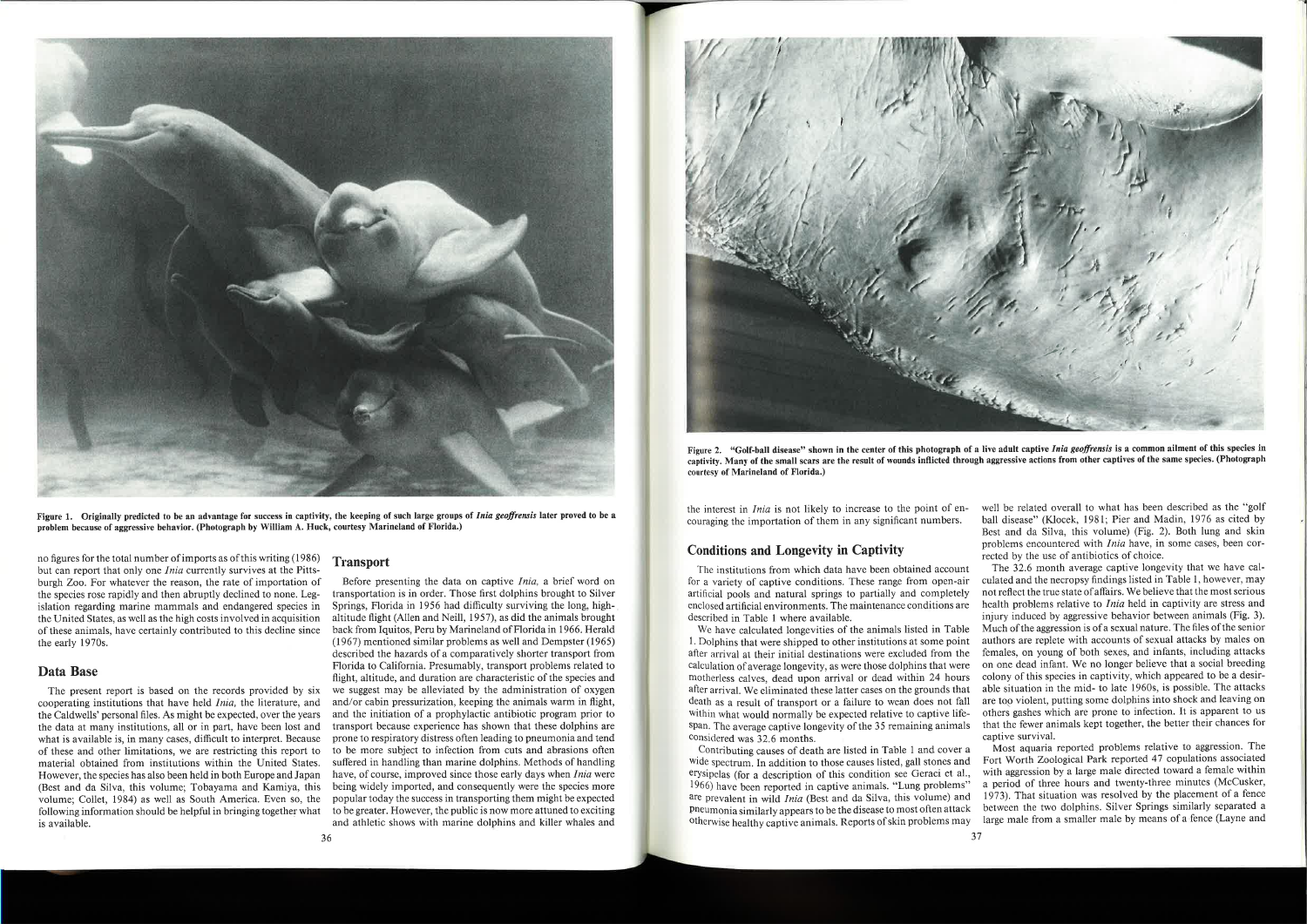Table I Conditions of Inia Captivity and Necropsy Results at Six Different Locations

| Insti-<br>tution | <b>Number</b><br><b>Animals</b><br>in Data<br><b>Base</b> | <b>Tank Size in Gallons</b><br>Water and/or<br><b>Dimensions in Feet</b>                                                            | Water<br><b>Treatment</b><br>(chlorine<br>in ppm) | Water<br>Tempera-<br>ture in <sup>o</sup> F | Air<br>Tempera-<br>ture in °F | <b>Fish Food</b><br>Pounds/Animal<br>and Type <sup>t</sup> | <b>Necropsy Findings (may include</b><br>several findings)                                                                                                                                                                                                                           |
|------------------|-----------------------------------------------------------|-------------------------------------------------------------------------------------------------------------------------------------|---------------------------------------------------|---------------------------------------------|-------------------------------|------------------------------------------------------------|--------------------------------------------------------------------------------------------------------------------------------------------------------------------------------------------------------------------------------------------------------------------------------------|
| A                | 21                                                        | $44 \times 22 \times 6'7''$ plus 2<br>connecting of ca. 10.5<br>$\times$ 6 each, total ca.<br>44,000 plus gallons                   | 0.4                                               | $72 - 73$                                   | ambient<br>but en-<br>closed  | $6 - 12$<br>capelin, herring.<br>and blue runner           | nephrosis or other kidney problems<br>$(5)$ , "golf ball disease" $(1)$ , scolio-<br>$s$ (2), skin problems $(2)$ , pneu-<br>monia (4), biliary inflammation<br>$(1)$ , foreign object ingestion $(1)$ ,<br>subacute endocarditis (1), nothing<br>found $(3)$ ; not necropsied $(4)$ |
| B                | 2                                                         | $50 \times 39 \times 5$ (maxi-<br>mum)                                                                                              | not<br>known                                      | not<br>known                                | ambient<br>but out-<br>doors  | not known                                                  | not known, but life spans included<br>in averages                                                                                                                                                                                                                                    |
| $\mathcal{C}$    | 5                                                         | $30 \times 9.75 \times 5$ (maxi-<br>mum)                                                                                            | $0.15 - 0.4$                                      | $77 - 84$                                   | ambient<br>but en-<br>closed  | 6<br>mackerel, herring                                     | nephritis, epidermal infection,<br>spleenitis, peritonitis, bile duct<br>hyperplasia, septicemia (3), bac-<br>terial pneumonia                                                                                                                                                       |
| D                | $\overline{2}$                                            | initially ca. $15 \times 15 \times$<br>6 with 6000 gallons,<br>later 13,000 gallons                                                 | 0.7                                               | $67 - 72$                                   | $74 - 80$                     | $6 - 7$<br>butterfish                                      | recurrent skin problems, "Golf ball<br>disease," teeth worn to gums                                                                                                                                                                                                                  |
| E                | $\overline{3}$                                            | $20 \times 30 \times 6$ (maxi-<br>mum)                                                                                              | not<br>known                                      | 80                                          | $76 - 80$                     | $7 - 8$<br>smelt, Spanish<br>mackerel, her-<br>ring        | occluded intestines, ulcers, congest-<br>ed liver, septicemia, thickened<br>bladder wall, congestive heart<br>failure                                                                                                                                                                |
| F                | 2                                                         | $900 \times 20 - 25 \times 4 - 5$<br>(maximum) (preferred<br>deeper pools). Later<br>moved to pen 75 $\times$<br>$40 \times 5'10''$ | none                                              | 72                                          | ambient                       | $10 - 17$<br>blue runner                                   | pneumonia (2), brain hemorrhage,<br>Heterotrema caballeroi found in<br>lungs and trematode eggs in brain<br>of one animal                                                                                                                                                            |

<sup>1</sup> Food fishes: blue runner (Caranx crysos), butterfish (Peprilus triacanthus and P. burti), capelin (Mallotus villosus), herring (Clupea harengus, Opisthonema oglinum), mackerel (Scomber scombras), smelt (Osmerus mordax), Spanish mackerel (Scomberomorus maculatus).

Caldwell, 1964). The Toledo Zoo reported that a male became after another small male was introduced into its tank resulting in belligerent toward a smaller female who survived for only three a desirable weight gain for both dolphins. Although more positive, weeks (Max Hofmeister, pers. comm., 1965). At Sea World in San Diego, a large resident male nearly knocked a newly intro- relative to the keeping of groups of *Inia* in captivity. Best and da duced female completely out of the water (Caldwell and Caldwell, 1967).

The three *Inia* that have thus far survived the longest in captivity were the last survivors of the groups in which they were delivered or kept and have been maintained as individuals respectively at the Aquarium of Niagara Falls, for almost 20 years; the Shedd Aquarium, for l6 years; and the Pittsburgh Zoo, for 19 years and still alive at the time of this writing (1986). Another single animal lived over l7 years in Japan (Tobayama and Kamiya, this volume). The longevities of these individuals so greatly exceed those of the other captive *Inia* that we find it difficult, indeed, to merely attribute their success to the "survival of the medically fittest." We feel that there has been a significant number of other Inia kept in groups with excellent medical care and husbandry whose lifespans do not begin to approach those of the three animals cited above.

In addition to the incidence of overt aggression among Inia, a large male at Marineland of Florida was reported to steal, but not eat, food from a smaller male even though the smaller male tried to hide its fish. Obviously, sick individuals are placed at an even greater disadvantage when exposed to aggression or prevented from obtaining food. On the other hand, Johnson (1982) reported food sharing behavior by a male Inia toward a female who rejected the food at the Pittsburgh Zoo. This same large male was also reported to have fed a smaller male. Herald (1967) reported that a small male at the Steinhart Aquarium ate more heartily

these instances seem to be the exceptions rather than the rule Silva (this volume) do report that, although most frequently observed to be a solitary feeder, *Inia* may join in apparently loosely organized groups to cooperatively herd food fish in the wild, but such cooperative behavior has not been observed in captives. While behavioral problems due to aggression have been reported for the marine Atlantic bottlenosed dolphin, Tursiops truncatus (Caldwell et al., 1968; Caldwell and Caldwell, 1977), we do not believe that they usually reach the degree or intensity of those seen in *Inia*.

Many institutions administer dietary supplements, usually multivitamins, in capsules or pills inserted into some of the whole food fish.

Correlations between longevity and group sizes still require proper analysis but the general tendency is reflected in the following data from one institution:

> After a short period of acclimation, captive Inia have taken food from human hands quite readily. At least one institution took advantage of the situation and provided food fish for a price to tourists who were then allowed to feed the animals. Food for marine dolphins has been provided in this manner in several institutions based on the grounds that both tourists and animals enjoy the interactions and that the costs offood, as well as research programs in some cases, can be alleviated in this manner.

phone (Caldwell et al., 1966). At any rate, *Inia* habituate to novel objects and can be trained to perform relatively simple behaviors for the public, as was the case at the Fort Worth Zoological Park. Such behaviors were, however, limited by the physical abilities of the species.

Animals received in one shipment numbered five.

Animals dying in transport numbered one.

Animals dying within the first twenty-four hours numbered one.

Of the three remaining animals:

The first to die lived twelve months leaving two in the tank. The second to die lived 32 months, leaving an isolated survivor.

After 41 months, the surviving dolphin was shipped to another institution while healthy and survived for an unknown length of time.

#### Miscellaneous Behavior

In comparison to marine dolphins, *Inia geoffrensis* is a fairly lethargic species. It usually swims rather leisurely in its tanks as opposed to the high levels of activity commonly associated with 'fursiops truncatus. This characteristic is reflected in its rate of food intake as well. Atlantic bottlenosed dolphins are known to consume about 15 pounds of fish per day compared to the  $6-8$ pounds of fish per day consumed by Inia (Table 1).

Inia will apparently play with objects placed in their tanks (Herald and Dempster, 1965; Klocek, 1981). Although Herald and Dempster (1965) report initial reactions of fear to novel objects placed in the tank, others have reported fearlessness in response to such events as the introduction of a strange hydro-

On the other hand, sexual activity in Inia compares more closely with its marine counterparts. Such behavior includes a great deal of masturbation and both homosexual and heterosexual activity (Spotte, 1967), all of which can be quite active and lengthy in duration. There have been three births of *Inia* in captivity which include one stillbirth and another that lived only moments at the Fort Worth Zoological Park (Huffman, 1970; McCusker, 1973) and one live birth at Marineland of Florida in which the infant survived for two weeks (Caldwell and Caldwell, 1972).

Some captive Inia have demonstrated the frightening habit of resting (sleeping?) upside down at the bottoms of their pools (Caldwell eta1., 1966; Herald, 1969). They were so immobile that they appeared to be dead. Observers that were unfamiliar with this kind of behavior often frantically notifled the institution's staffwhenever it was seen. Pilleri (1969) reported a similar deathlike appearance for captive *Inia* that rested at the bottom on their bellies.



Figure 3. A small female *Inia geoffrensis*, newly introduced into a tank at Sea World in San Diego, California, is almost knocked out of the water by a larger, aggressive resident male. (Photograph by David K. Caldwell.)